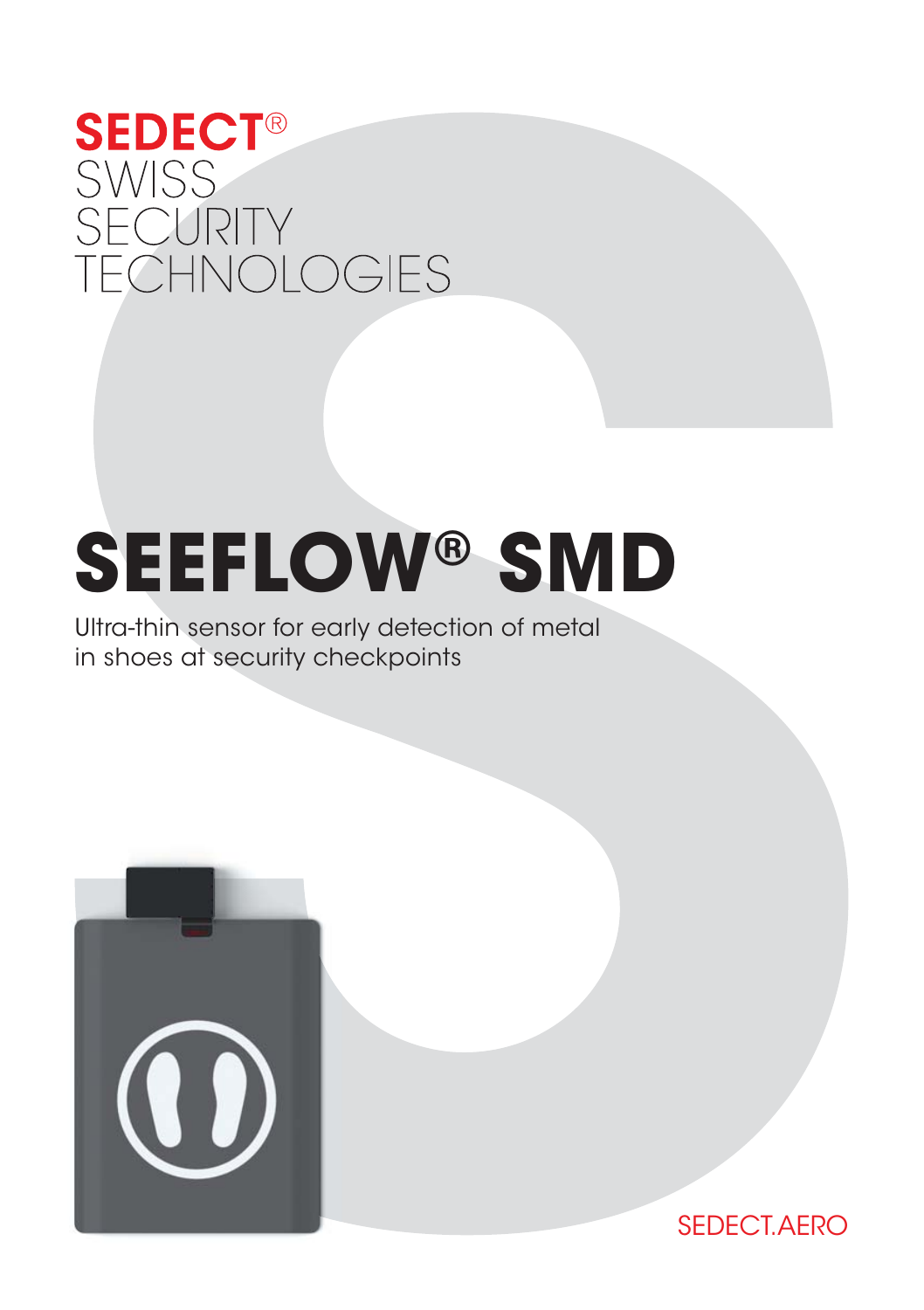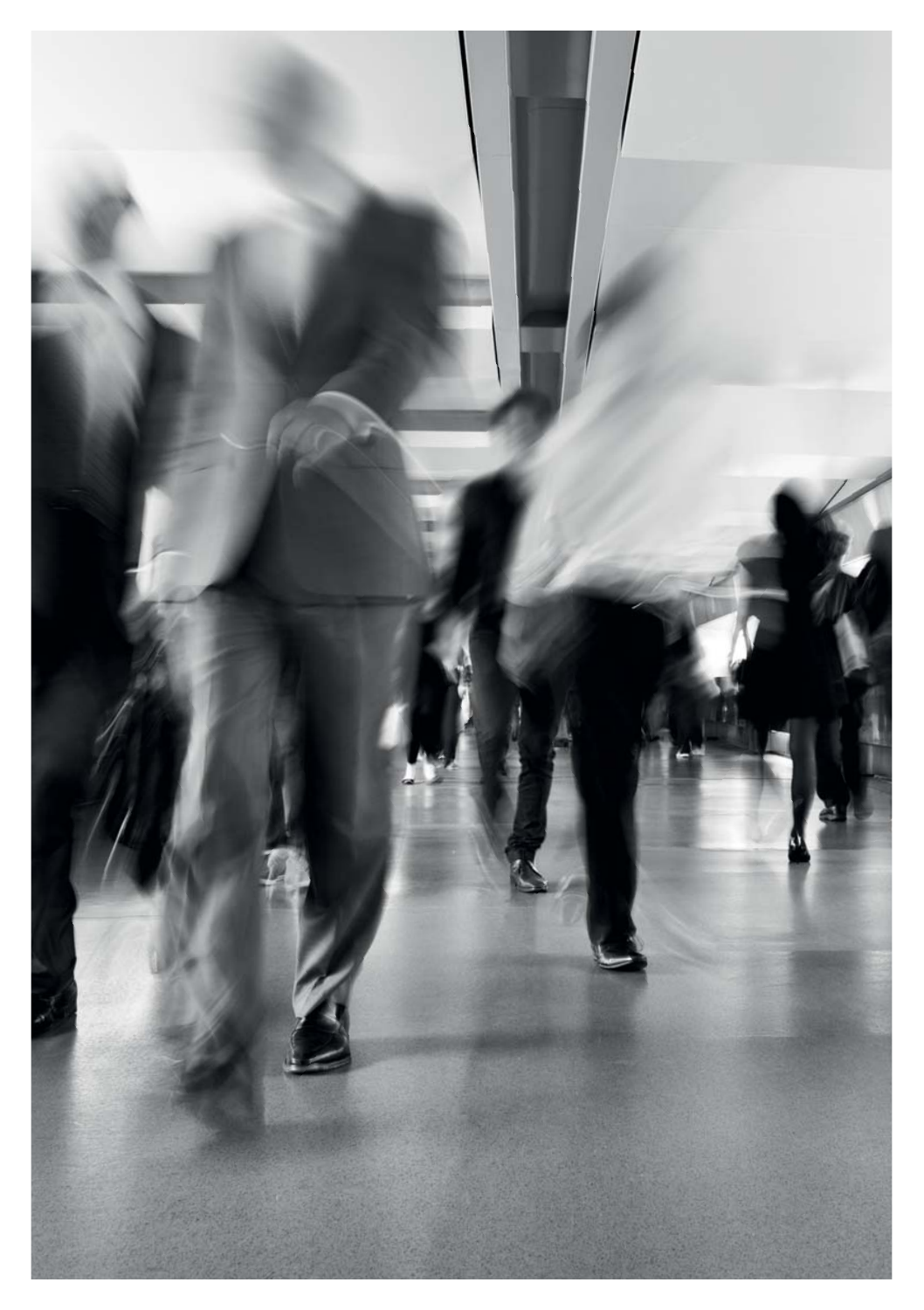#### SEDECT<sup>®</sup> SA

Founded in 2015, SEDECT develops, manufactures and markets innovative products for airport security systems which facilitate passenger flow.

SEDECT equipment is designed and developed by talented micro-technology engineers at its base by Lake Geneva in Switzerland.

The team is supplemented by innovative designers who integrate our high-tech solutions effectively into existing facilities, while taking into account design and internal structure restrictions.

Based on our several years of experience in industry-wide projects, we are capable of developing customised products adapted to the needs of our customers and provide our expertise from the early stages of new projects.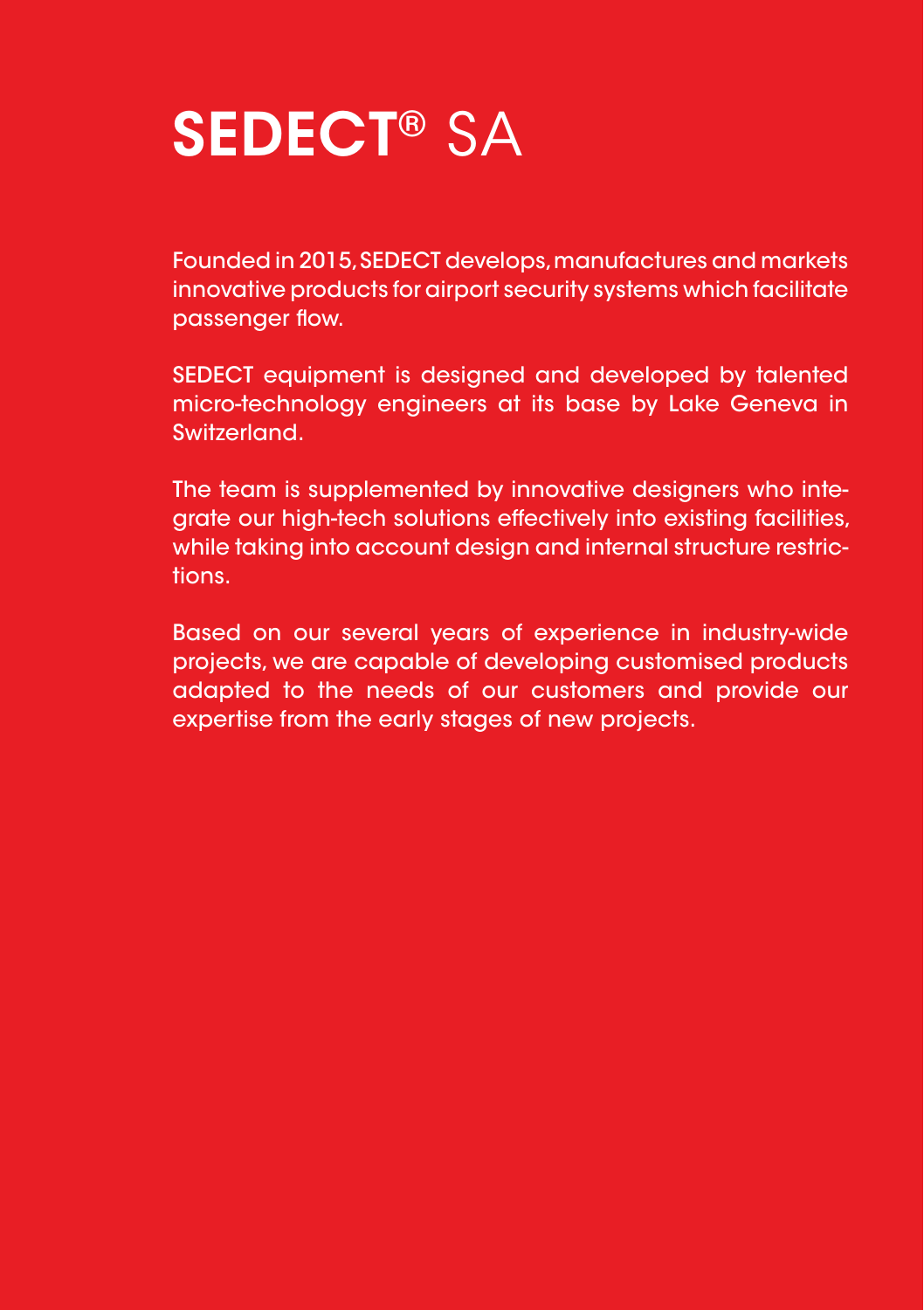## SECURITY CHECKPOINTS

For some time now, security controls have been a mandatory step in travelling. Today's persistent and growing threats require new, constantly updated rules for ensuring the protection and safety of passengers.

New technologies are leading to the development of new equipment in complying with those rules.

It is also essential that travellers are provided with maximum comfort during these security checks as they are often the source of a lot of stress.

The traveller will be more at ease if such controls are as inconspicuous and quick as possible.

Our products have been designed to meet security standards as well as the expectations of passengers.

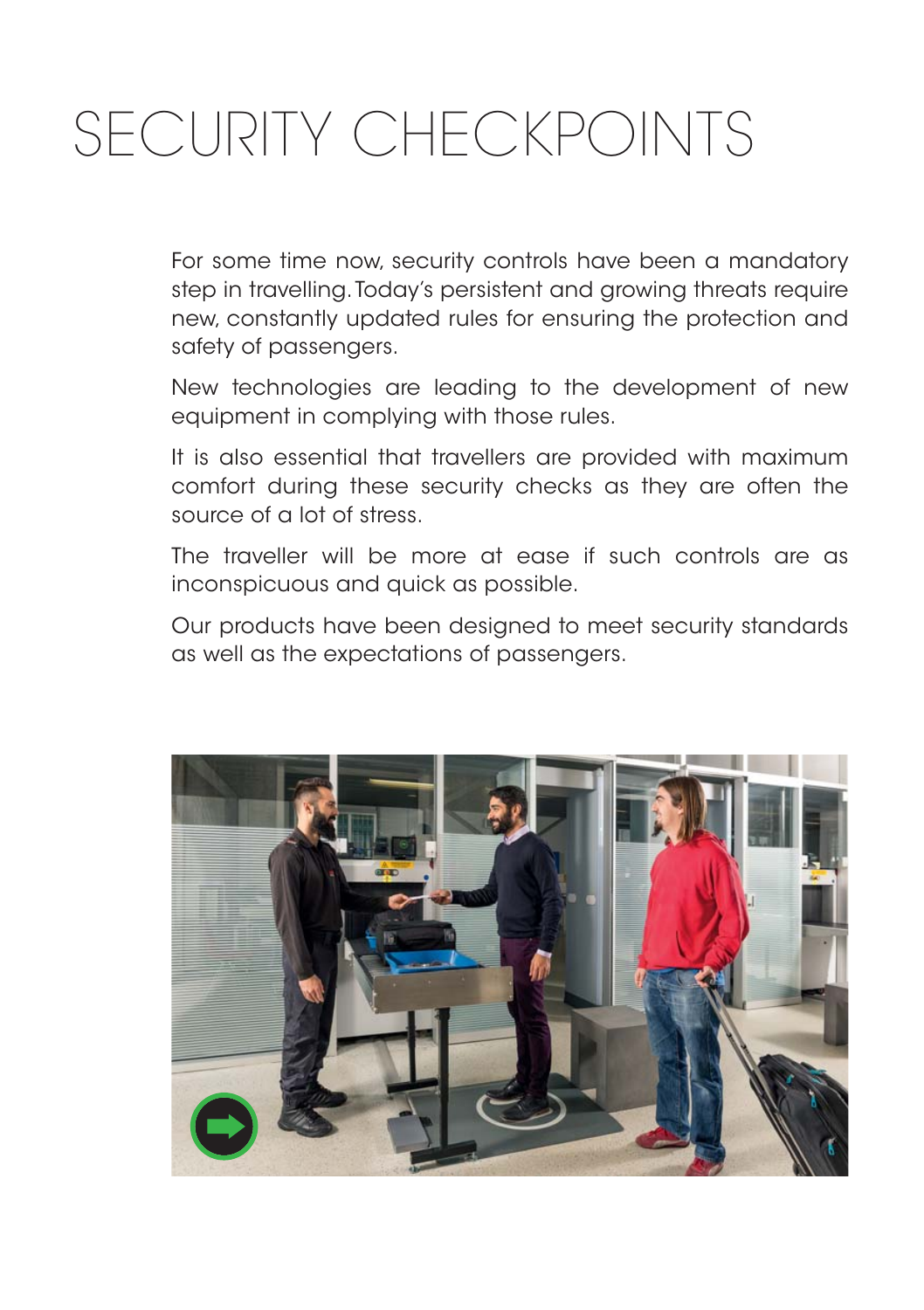#### **SEEFLOW®** PRODUCT RANGE

Our SEEFLOW products are designed to improve passenger traffic at security checkpoints by increasing the passenger's readiness to proceed.

SEEFLOW products detect metal in the traveller's shoes and can also be adapted to detect metal elsewhere on the person.

Passengers are requested to remove their shoes or for example empty their pockets if the sensors detect an excessive amount of metal.

The goal is that only shoes containing a sufficient amount of metal, or metal objects (money, mobile phone, etc.), which would set off the security metal detectors, will require removal.

Our unique technology allows sensors to be integrated into ultra-thin components that can have multiple settings.

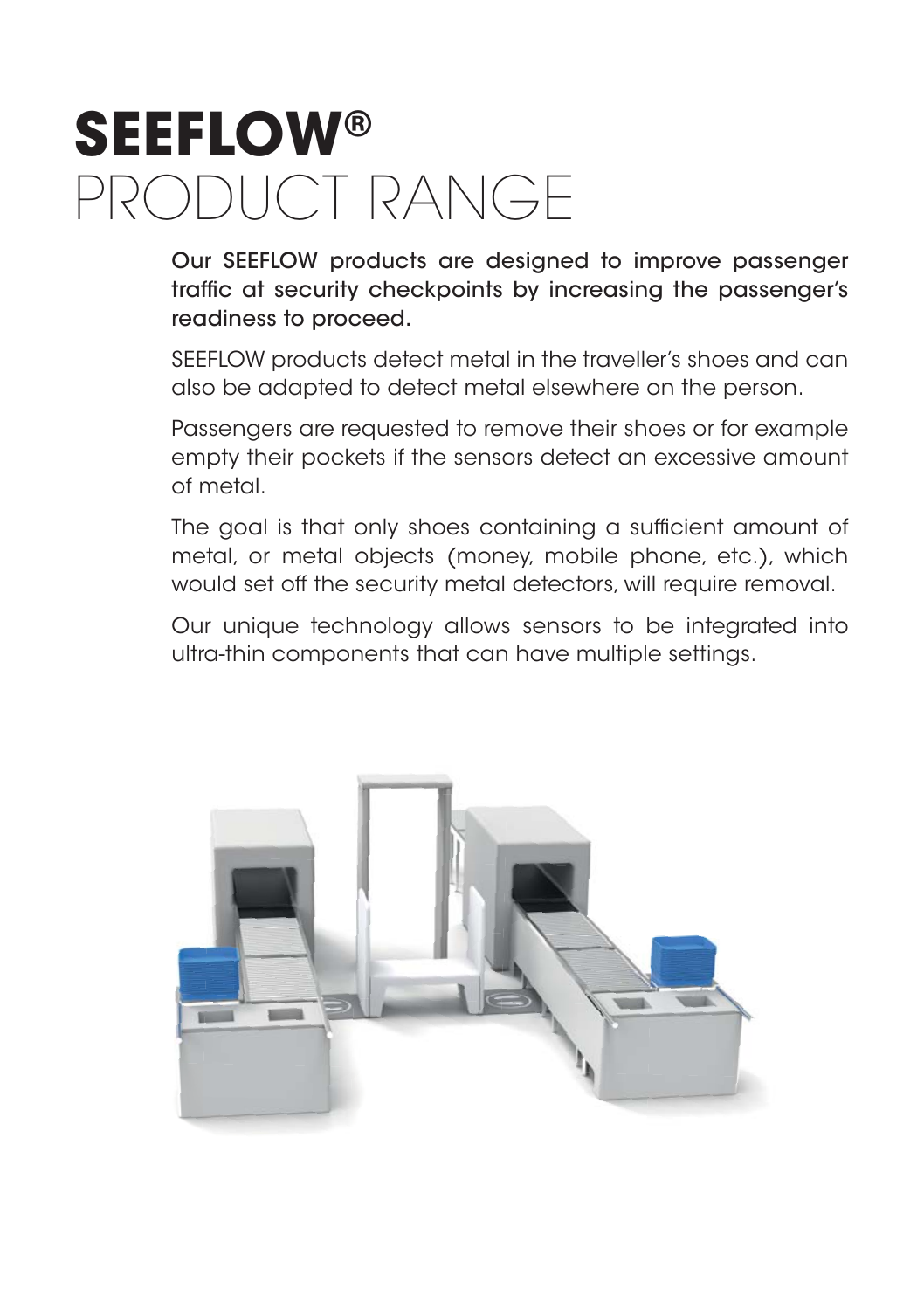# **SEEFLOW® SMD**

The SEEFLOW SMD range is designed to inconspicuously detect metal when the passenger steps onto its mat. Its form, placement and incorporation into the existing system allow passenger flow and convenience to be optimised.

The SEEFLOW SMD system has been designed to integrate easily into the security controls with minimal cluttering and without any significant works or modifications to the existing set up.

It is usually installed in front of the roller conveyor belts on which the traveller places his/her personal belongings and gets ready to pass through the checkpoint. In this way, the early detection procedure can be carried out at the same time as this preparation.

The traveller steps onto the SEEFLOW SMD detector and, if necessary, is then asked by security to remove his/her shoes and place them on the conveyor belt.

The SEEFLOW SMD performs a precise measurement of the metal items present in the shoes which could set off the WTMD alarm. A visible or audible signal to the passenger or security personnel gives the result of the measurement.



indicates the passenger is wearing shoes containing metal. Security then asks the passenger to place his/her feet on the marks for a more precise measurement.



indicates the passenger can keep the shoes on and continue through the Walk Through Metal Detector.



indicates the passenger would set off the security alarm and will have to remove his/her shoes.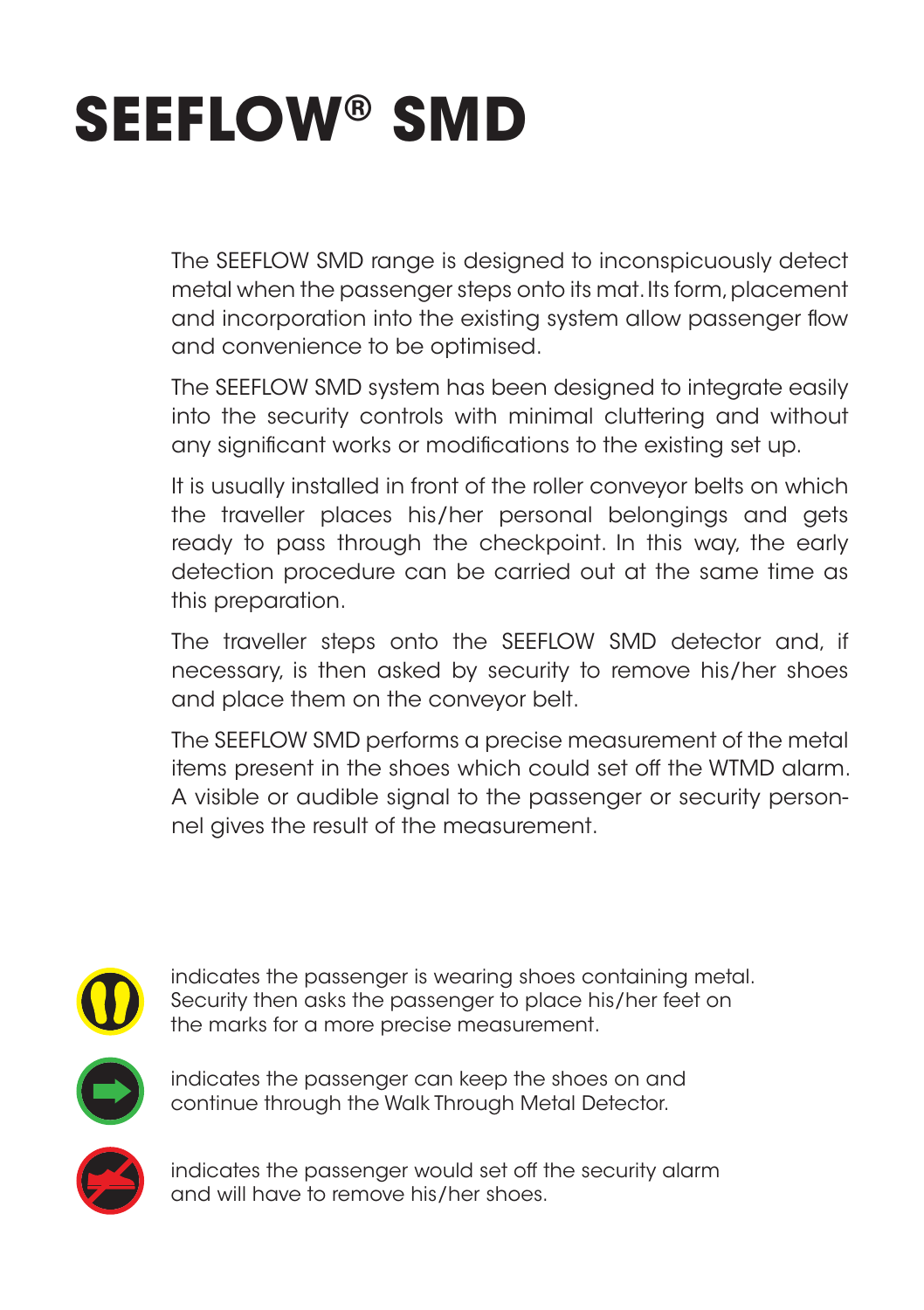

The SEEFLOW SMD system is 100 cm x 80 cm and 15 mm thick and comprises the following components :

- Ultra-thin detector and its plastic protective covering;
- Rubber coating for extreme wear and tear conditions, with markings for ideal feet placement;
- Control box connected to the above components;
- Display screen for measurement result or other illuminated indicators;
- Various power supply cables and connections to ancillary systems.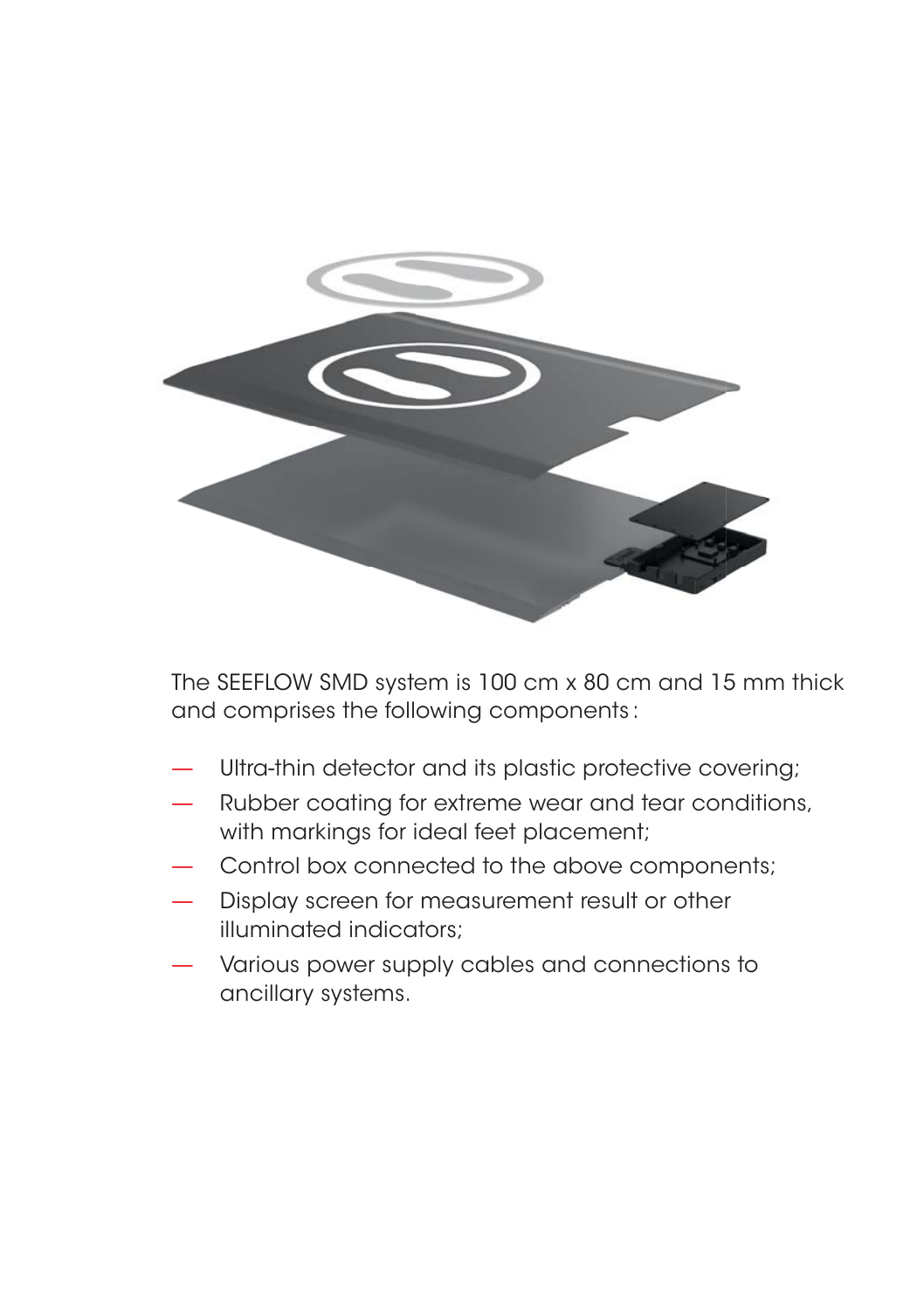### **OBJECTIVES** AND ADVANTAGES OF OUR SOLUTIONS

OBS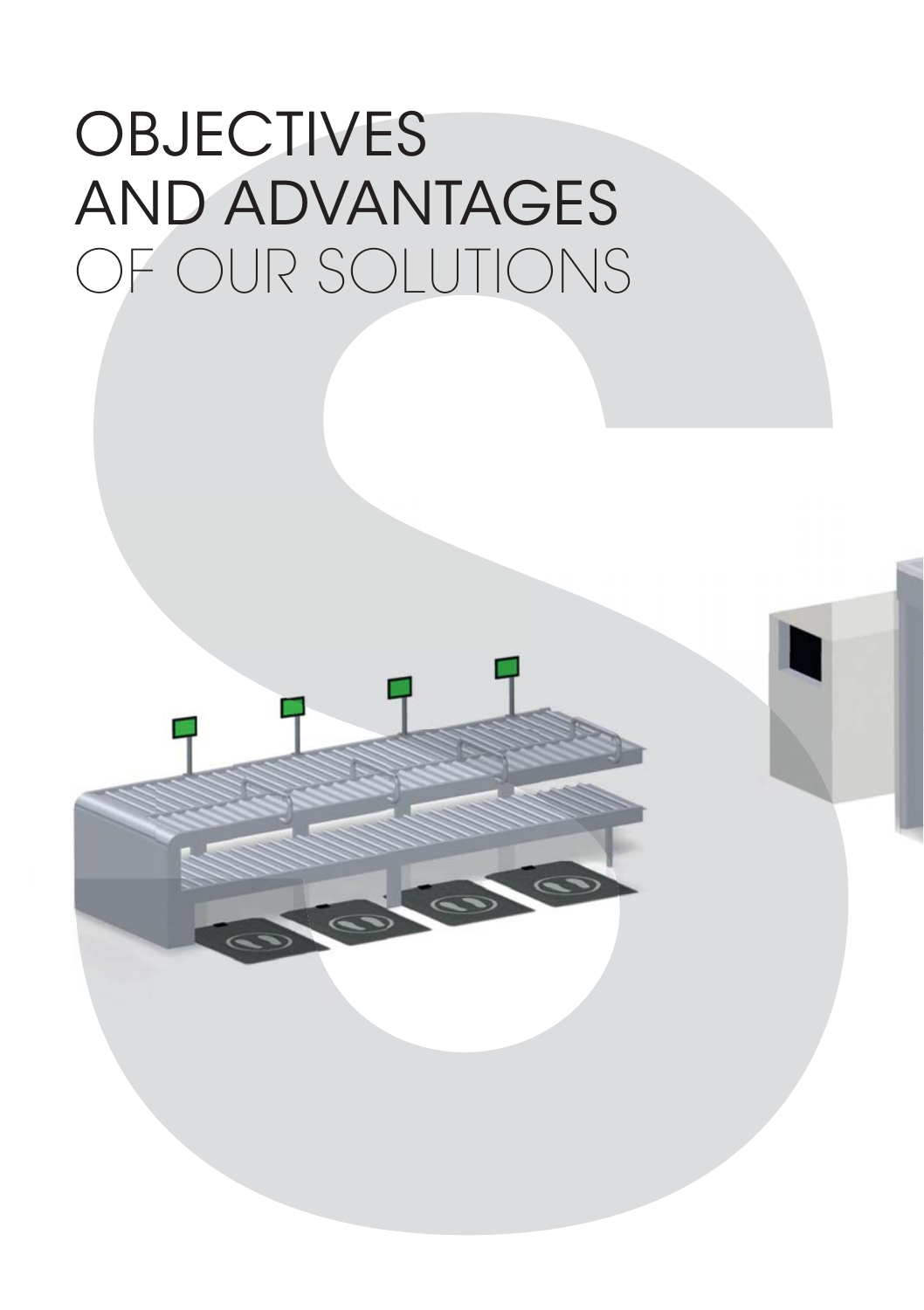SEEFLOW products assist in increasing passenger flow through the security checkpoints. In fact, our solutions can drastically reduce the number of repeated walk-throughs caused by shoe alarms at the checkpoint and the congestion produced.



Airports using the SEEFLOW SMD systems have seen a reduction in conflicts between passengers and security personnel (the removal of shoes or keeping them on is based on the SEEFLOW SMD and no longer on an arbitrary, albeit experience-based, decision of security personnel) and the drop in body searches by security, which reduces the arduous nature of the security personnel's work.

Passengers also benefit from greater comfort thanks to the reduced stress of repeated walk-throughs caused by alarms, keeping their personal belongings together (shoes are no longer placed among the effects of other passengers), personal belongings no longer leaving the owner's sight after passing through the x-ray, and, in the end, they have more time for the airport's shopping area.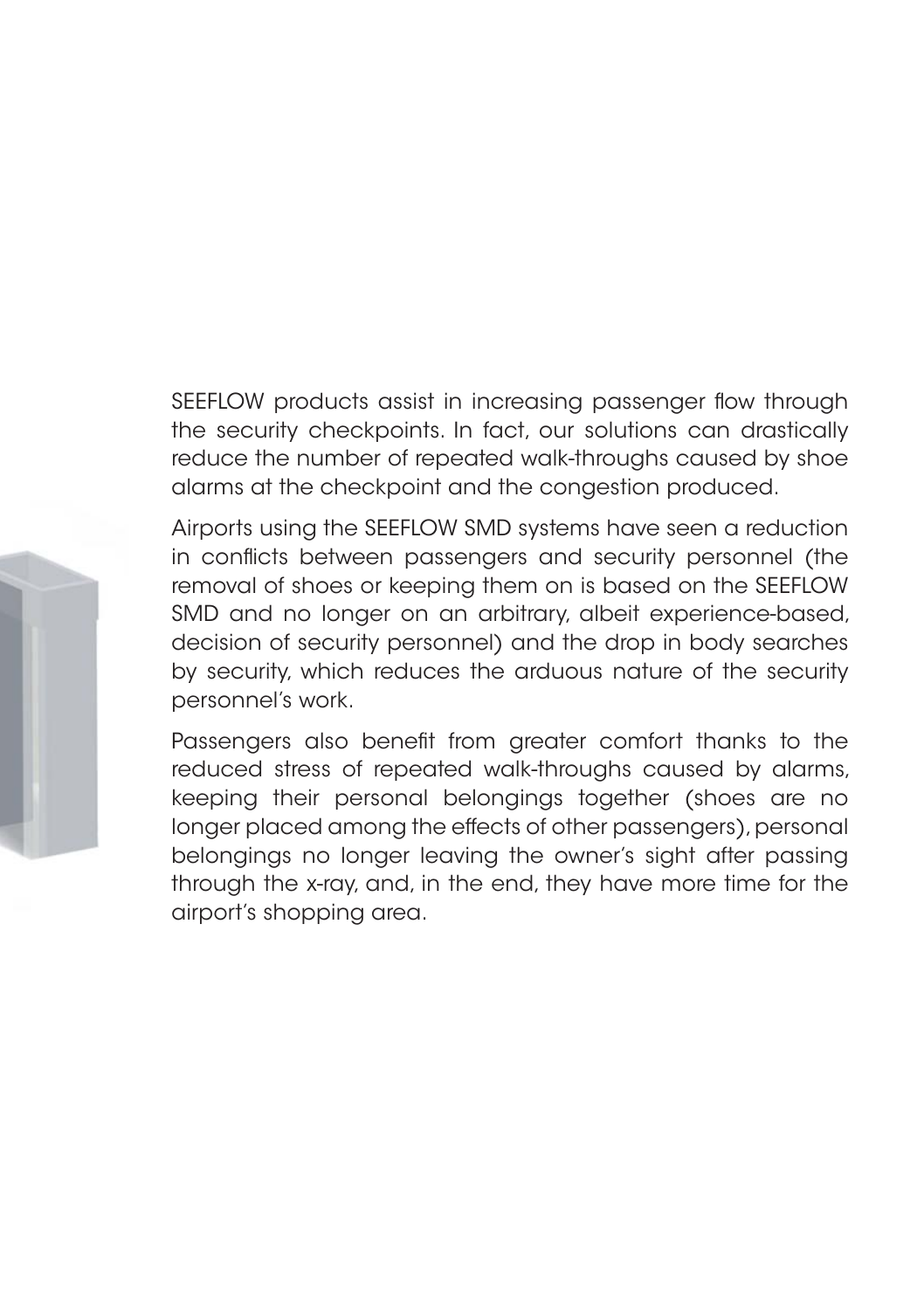### GENEVA AIRPORT

Due, in part, to the beauty of the Geneva region, its international airport has witnessed a constant growth in passenger numbers over several years. The airport welcomed 16 million passengers in 2016.

Estimates foresee an even faster growth in the coming years. However, as the area available for this expansion is limited, Geneva Airport has constantly searched for innovative solutions that can help manage this fast growth.

In 2013, an idea emerged for the early detection of shoes that would set off the security checkpoint alarms and accordingly improve passenger flow. To take on this challenge, Geneva Airport commissioned SEDECT.

Since the end of 2016, all security checkpoints at Geneva Airport have been equipped with our SEEFLOW SMD systems.

Thanks to SEEFLOW SMD, Geneva Airport has been able to demonstrate a significant increase in passenger flow along with a large reduction in congestion caused by repeated walk-throughs for shoe alarms at the WTMDs.

#### GENEVA AIRPORT TESTIMONIALS

#### Ruben Jimenez, Head of Security

" Consider a passenger who will cause the shoe alarm to go off at the Walk Through Metal Detectors. He's spent a few minutes getting prepared and when he thinks he is ready to go through the WTMD and finished with all security constraints, security stops him due to the shoe alarm! The passenger's frustration is then at its peak and I can understand it.

 Besides, it's a huge loss of time! The passenger has to go 3 times through the WTMD; on average this is a loss of 10 to 20 seconds per passenger. This might appear negligible but when it happens more than 200 times/ hour…, you can imagine the gain the SMD brings!"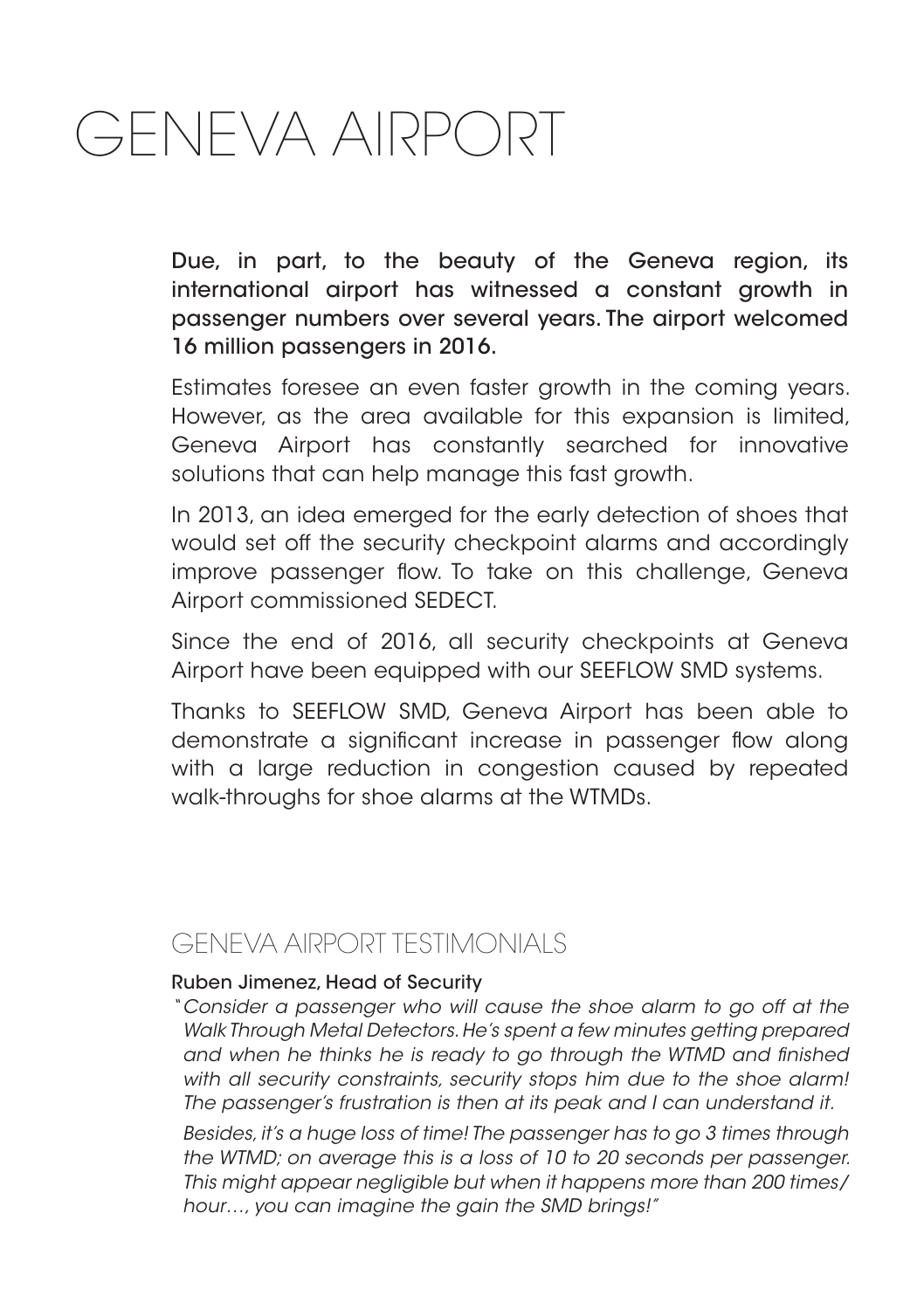